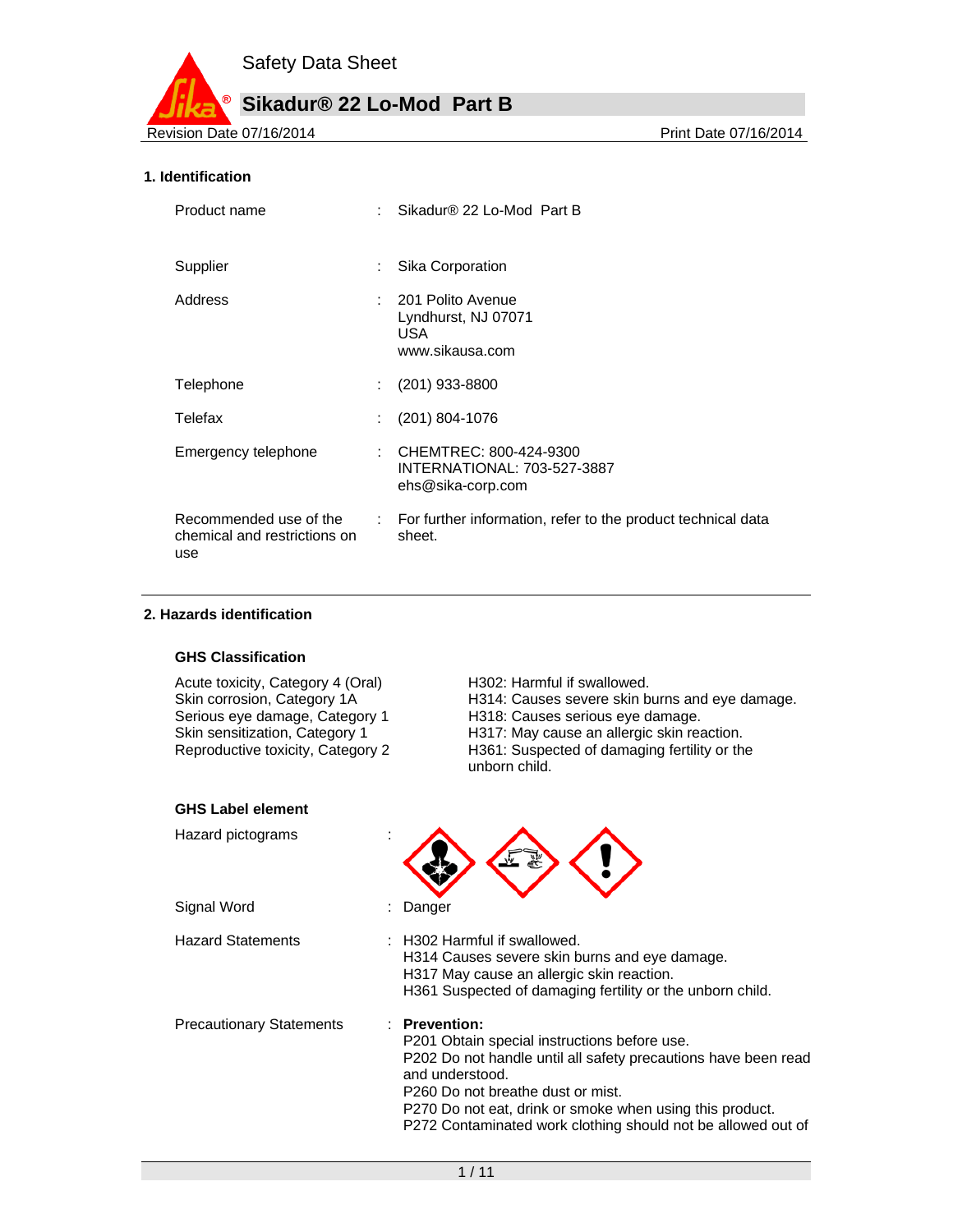

the workplace. P280 Wear protective gloves/ protective clothing/ eye protection/ face protection. P281 Use personal protective equipment as required. **Response:**  P301 + P312 IF SWALLOWED: Call a POISON CENTER or doctor/ physician if you feel unwell. P301 + P330 + P331 IF SWALLOWED: Rinse mouth. Do NOT induce vomiting. P303 + P361 + P353 IF ON SKIN (or hair): Remove/ Take off immediately all contaminated clothing. Rinse skin with water/ shower. P304 + P340 IF INHALED: Remove victim to fresh air and keep at rest in a position comfortable for breathing. P305 + P351 + P338 IF IN EYES: Rinse cautiously with water for several minutes. Remove contact lenses, if present and easy to do. Continue rinsing. P308 + P313 IF exposed or concerned: Get medical advice/ attention. P310 Immediately call a POISON CENTER or doctor/ physician. P333 + P313 If skin irritation or rash occurs: Get medical advice/ attention. P363 Wash contaminated clothing before reuse. **Storage:**  P405 Store locked up. **Disposal:**  P501 Dispose of contents/ container to an approved waste disposal plant.

See Section 11 for more detailed information on health effects and symptoms.

#### **3. Composition/information on ingredients**

#### **Hazardous ingredients**

| <b>Chemical Name</b>                  | CAS-No.         | Concentration (%)             |
|---------------------------------------|-----------------|-------------------------------|
| Phenol, 4-nonyl, branched             | 84852-15-3      | $\rightarrow$ = 50 - <= 100 % |
| Polyoxypropylenediamine               | $9046 - 10 - 0$ | $\ge$ 25 - < 50 %             |
| 2-Methyl-1,5-pentamethylendiamine     | 15520-10-2      | $\ge$ = 5 - < 10 %            |
| 2,4,6-tris(dimethylaminomethyl)phenol | $90 - 72 - 2$   | $\ge$ = 5 - < 10 %            |

There are no additional ingredients present which, within the current knowledge of the supplier and in the concentrations applicable, are classified as hazardous to health or the environment and hence require reporting in this section.

#### **4. First aid measures**

| If inhaled              | $\therefore$ Move to fresh air.<br>Consult a physician after significant exposure. |
|-------------------------|------------------------------------------------------------------------------------|
| In case of skin contact | : Take off contaminated clothing and shoes immediately.                            |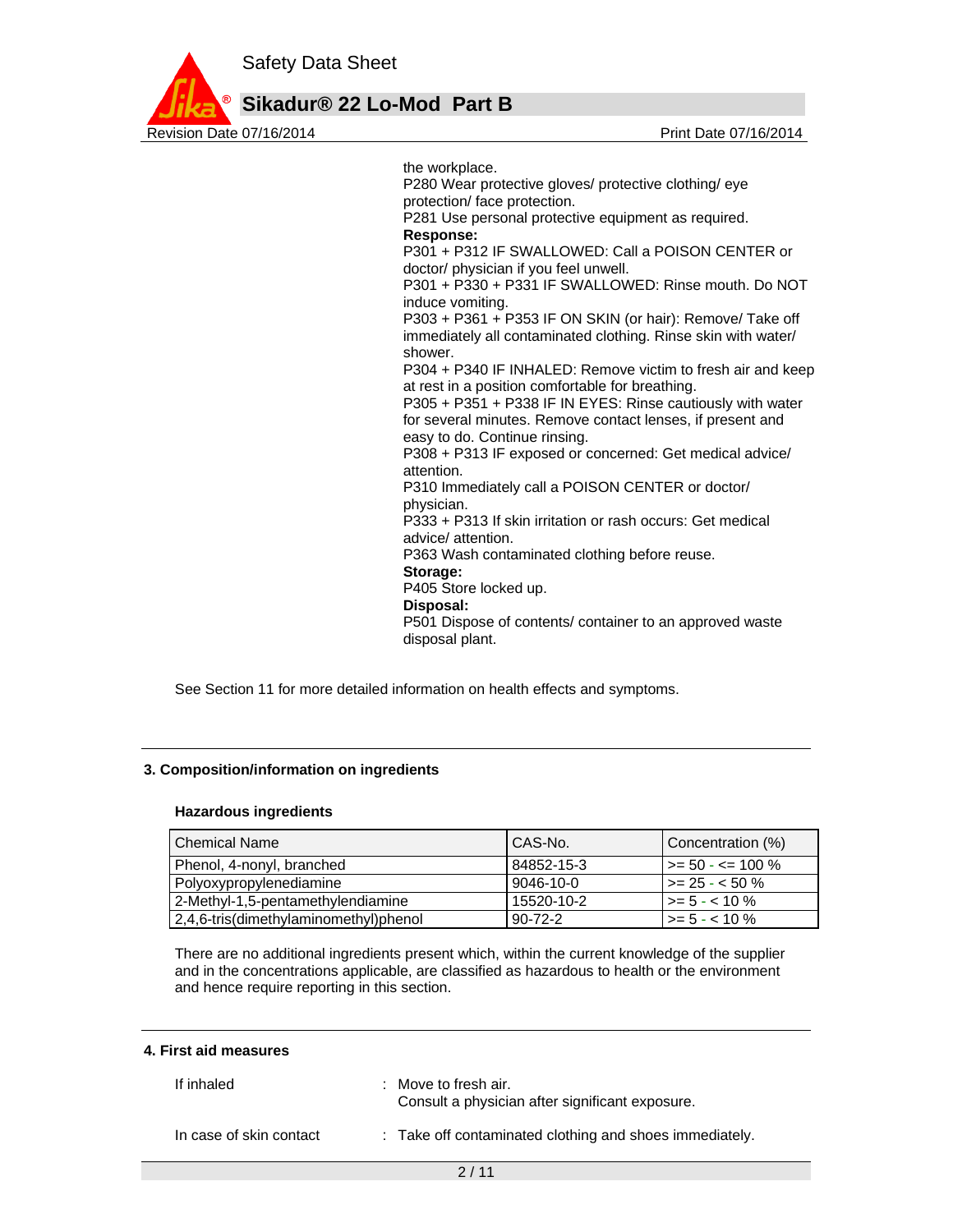

# **Sikadur® 22 Lo-Mod Part B**

| Revision Date 07/16/2014                                          | Print Date 07/16/2014                                                                                                                                                                                                                                                                                                   |
|-------------------------------------------------------------------|-------------------------------------------------------------------------------------------------------------------------------------------------------------------------------------------------------------------------------------------------------------------------------------------------------------------------|
|                                                                   | Wash off with soap and plenty of water.<br>Immediate medical treatment is necessary as untreated<br>wounds from corrosion of the skin heal slowly and with<br>difficulty.                                                                                                                                               |
| In case of eye contact                                            | : Small amounts splashed into eyes can cause irreversible<br>tissue damage and blindness.<br>In the case of contact with eyes, rinse immediately with plenty<br>of water and seek medical advice.<br>Continue rinsing eyes during transport to hospital.<br>Remove contact lenses.<br>Keep eye wide open while rinsing. |
| If swallowed                                                      | Clean mouth with water and drink afterwards plenty of water.<br>Do NOT induce vomiting.<br>Do not give milk or alcoholic beverages.<br>Never give anything by mouth to an unconscious person.<br>Take victim immediately to hospital.                                                                                   |
| Most important symptoms<br>and effects, both acute and<br>delayed | : Health injuries may be delayed.<br>corrosive effects<br>sensitizing effects                                                                                                                                                                                                                                           |
|                                                                   | Gastrointestinal discomfort<br>Allergic reactions<br><b>Dermatitis</b><br>See Section 11 for more detailed information on health effects<br>and symptoms.                                                                                                                                                               |
| Protection of first-aiders                                        | Move out of dangerous area.<br>Consult a physician.<br>Show this material safety data sheet to the doctor in<br>attendance.                                                                                                                                                                                             |
| Notes to physician                                                | : Treat symptomatically.                                                                                                                                                                                                                                                                                                |

## **5. Fire-fighting measures**

| Suitable extinguishing media                      | : Use extinguishing measures that are appropriate to local<br>circumstances and the surrounding environment.                                                                                                                    |
|---------------------------------------------------|---------------------------------------------------------------------------------------------------------------------------------------------------------------------------------------------------------------------------------|
| Specific extinguishing<br>methods                 | : Collect contaminated fire extinguishing water separately. This<br>must not be discharged into drains.<br>Fire residues and contaminated fire extinguishing water must<br>be disposed of in accordance with local regulations. |
| Special protective equipment<br>for fire-fighters | : In the event of fire, wear self-contained breathing apparatus.                                                                                                                                                                |

#### **6. Accidental release measures**

| Personal precautions,                             | : Use personal protective equipment.                        |
|---------------------------------------------------|-------------------------------------------------------------|
| protective equipment and                          | Deny access to unprotected persons.                         |
| emergency procedures<br>Environmental precautions | : Do not flush into surface water or sanitary sewer system. |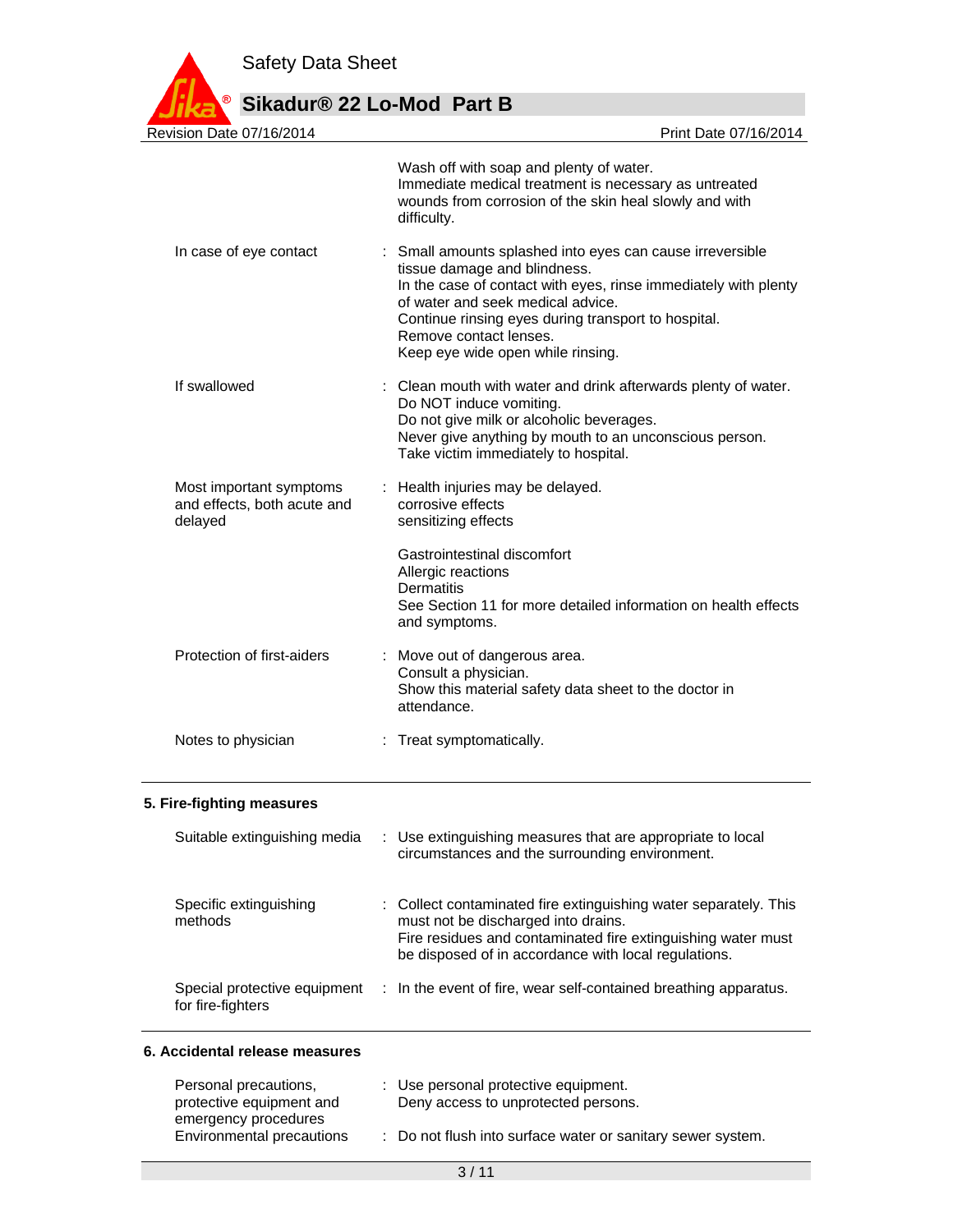

| Revision Date 07/16/2014                                 | Print Date 07/16/2014                                                                                                                                                                                                                                                                                                                                                                                                                                                                                                                       |
|----------------------------------------------------------|---------------------------------------------------------------------------------------------------------------------------------------------------------------------------------------------------------------------------------------------------------------------------------------------------------------------------------------------------------------------------------------------------------------------------------------------------------------------------------------------------------------------------------------------|
|                                                          | If the product contaminates rivers and lakes or drains inform<br>respective authorities.<br>Local authorities should be advised if significant spillages<br>cannot be contained.                                                                                                                                                                                                                                                                                                                                                            |
| Methods and materials for<br>containment and cleaning up | Soak up with inert absorbent material (e.g. sand, silica gel,<br>acid binder, universal binder, sawdust).<br>Keep in suitable, closed containers for disposal.                                                                                                                                                                                                                                                                                                                                                                              |
| 7. Handling and storage                                  |                                                                                                                                                                                                                                                                                                                                                                                                                                                                                                                                             |
| Advice on safe handling                                  | : Avoid exceeding the given occupational exposure limits (see<br>section 8).<br>Do not get in eyes, on skin, or on clothing.<br>For personal protection see section 8.<br>Persons with a history of skin sensitization problems or<br>asthma, allergies, chronic or recurrent respiratory disease<br>should not be employed in any process in which this mixture is<br>being used.<br>Smoking, eating and drinking should be prohibited in the<br>application area.<br>Follow standard hygiene measures when handling chemical<br>products. |
| Conditions for safe storage                              | Store in original container.<br>Keep container tightly closed in a dry and well-ventilated<br>place.<br>Containers which are opened must be carefully resealed and<br>kept upright to prevent leakage.<br>Observe label precautions.<br>Store in accordance with local regulations.                                                                                                                                                                                                                                                         |
| Materials to avoid                                       | no data available                                                                                                                                                                                                                                                                                                                                                                                                                                                                                                                           |

#### **8. Exposure controls/personal protection**

Contains no substances with occupational exposure limit values.

| <b>Engineering measures</b> | : Use of adequate ventilation should be sufficient to control<br>worker exposure to airborne contaminants. If the use of this<br>product generates dust, fumes, gas, vapor or mist, use<br>process enclosures, local exhaust ventilation or other<br>engineering controls to keep worker exposure below any<br>recommended or statutory limits. |
|-----------------------------|-------------------------------------------------------------------------------------------------------------------------------------------------------------------------------------------------------------------------------------------------------------------------------------------------------------------------------------------------|
|                             |                                                                                                                                                                                                                                                                                                                                                 |

#### **Personal protective equipment**

| Respiratory protection | : Use a properly fitted NIOSH approved air-purifying or air-fed<br>respirator complying with an approved standard if a risk<br>assessment indicates this is necessary.                                                                        |
|------------------------|-----------------------------------------------------------------------------------------------------------------------------------------------------------------------------------------------------------------------------------------------|
|                        | The filter class for the respirator must be suitable for the<br>maximum expected contaminant concentration<br>(gas/vapor/aerosol/particulates) that may arise when handling<br>the product. If this concentration is exceeded, self-contained |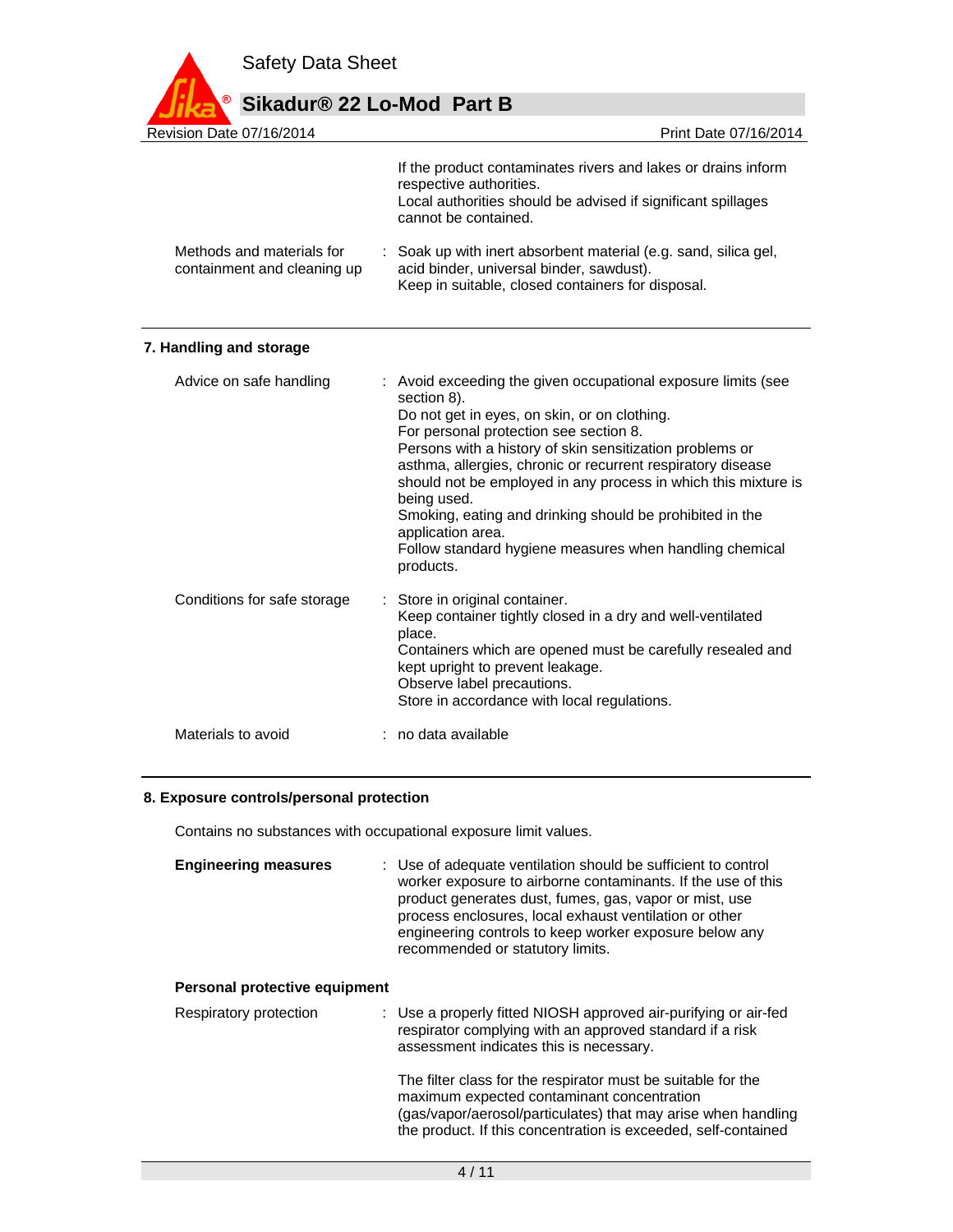$^{\circ}$ 

# **Sikadur® 22 Lo-Mod Part B**

| Revision Date 07/16/2014 | Print Date 07/16/2014                                                                                                                                                                                                                                 |
|--------------------------|-------------------------------------------------------------------------------------------------------------------------------------------------------------------------------------------------------------------------------------------------------|
|                          | breathing apparatus must be used.                                                                                                                                                                                                                     |
| Hand protection          |                                                                                                                                                                                                                                                       |
| <b>Remarks</b>           | : Chemical-resistant, impervious gloves complying with an<br>approved standard should be worn at all times when handling<br>chemical products if a risk assessment indicates this is<br>necessary.                                                    |
| Eye protection           | : Safety eyewear complying with an approved standard should<br>be used when a risk assessment indicates this is necessary.                                                                                                                            |
| Skin and body protection | Choose body protection in relation to its type, to the<br>concentration and amount of dangerous substances, and to<br>the specific work-place.                                                                                                        |
| Hygiene measures         | : Avoid contact with skin, eyes and clothing.<br>Wash hands before breaks and immediately after handling the<br>product.<br>Remove contaminated clothing and protective equipment<br>before entering eating areas.<br>Wash thoroughly after handling. |

# **9. Physical and chemical properties**

| Appearance                                    | ÷                    | liquid              |
|-----------------------------------------------|----------------------|---------------------|
| Color                                         | $\ddot{\phantom{a}}$ | clear<br>vellow     |
| Odor                                          | $\ddot{\phantom{a}}$ | amine-like          |
| Odor Threshold                                | ÷                    | no data available   |
| Flash point                                   | ÷                    | > 212 °F (> 100 °C) |
| Ignition temperature                          | İ.                   | not applicable      |
| Decomposition temperature                     | t.                   | no data available   |
| Lower explosion limit (Vol%)                  | $\mathcal{L}$        | no data available   |
| Upper explosion limit (Vol%)                  | ÷                    | no data available   |
| Flammability (solid, gas)                     | ÷                    | no data available   |
| Oxidizing properties                          | ÷                    | no data available   |
| Autoignition temperature                      | ÷.                   | no data available   |
| рH                                            | ÷                    | no data available   |
| Melting point/range /                         | $\ddot{\phantom{a}}$ | no data available   |
| Freezing point<br>Boiling point/boiling range | t.                   | no data available   |
| Vapor pressure                                |                      | no data available   |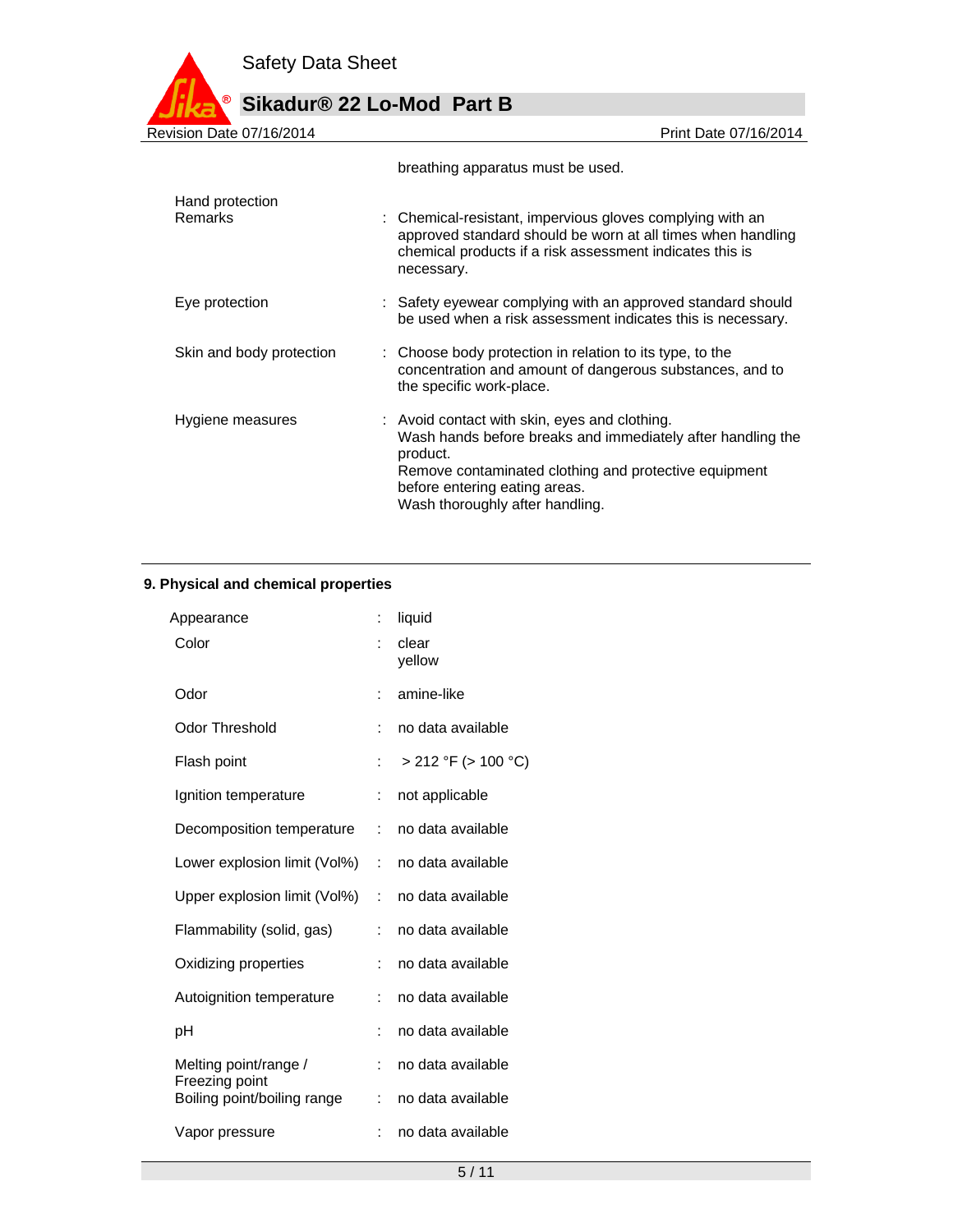

| Density                                     |   | : $0.95$ g/cm3<br>at 73 °F (23 °C)  |
|---------------------------------------------|---|-------------------------------------|
| Water solubility                            |   | Note: soluble                       |
| Partition coefficient: n-                   |   | no data available                   |
| octanol/water<br>Viscosity, dynamic         |   | no data available                   |
| Viscosity, kinematic                        | . | $> 20.5$ mm2/s<br>at 104 °F (40 °C) |
| Relative vapor density                      | . | no data available                   |
| Evaporation rate                            |   | no data available                   |
| Burning rate                                |   | no data available                   |
| Volatile organic compounds<br>(VOC) content |   | $: 56$ g/l<br>A+B Combined          |

#### **10. Stability and reactivity**

| Reactivity                            | : No dangerous reaction known under conditions of normal use. |
|---------------------------------------|---------------------------------------------------------------|
| Chemical stability                    | : The product is chemically stable.                           |
| Possibility of hazardous<br>reactions | : Stable under recommended storage conditions.                |
| Conditions to avoid                   | : no data available                                           |
| Incompatible materials                | : no data available                                           |

#### **11. Toxicological information**

#### **Acute toxicity**

### **Product**

| Acute oral toxicity       | : Harmful if swallowed. |
|---------------------------|-------------------------|
| Acute inhalation toxicity | : no data available     |
| Acute dermal toxicity     | : no data available     |

#### **Ingredients:**

| Phenol, 4-nonyl, branched : |                                     |  |
|-----------------------------|-------------------------------------|--|
| Acute dermal toxicity       | : LD50 Dermal rabbit: $3,160$ mg/kg |  |

#### **2-Methyl-1,5-pentamethylendiamine :**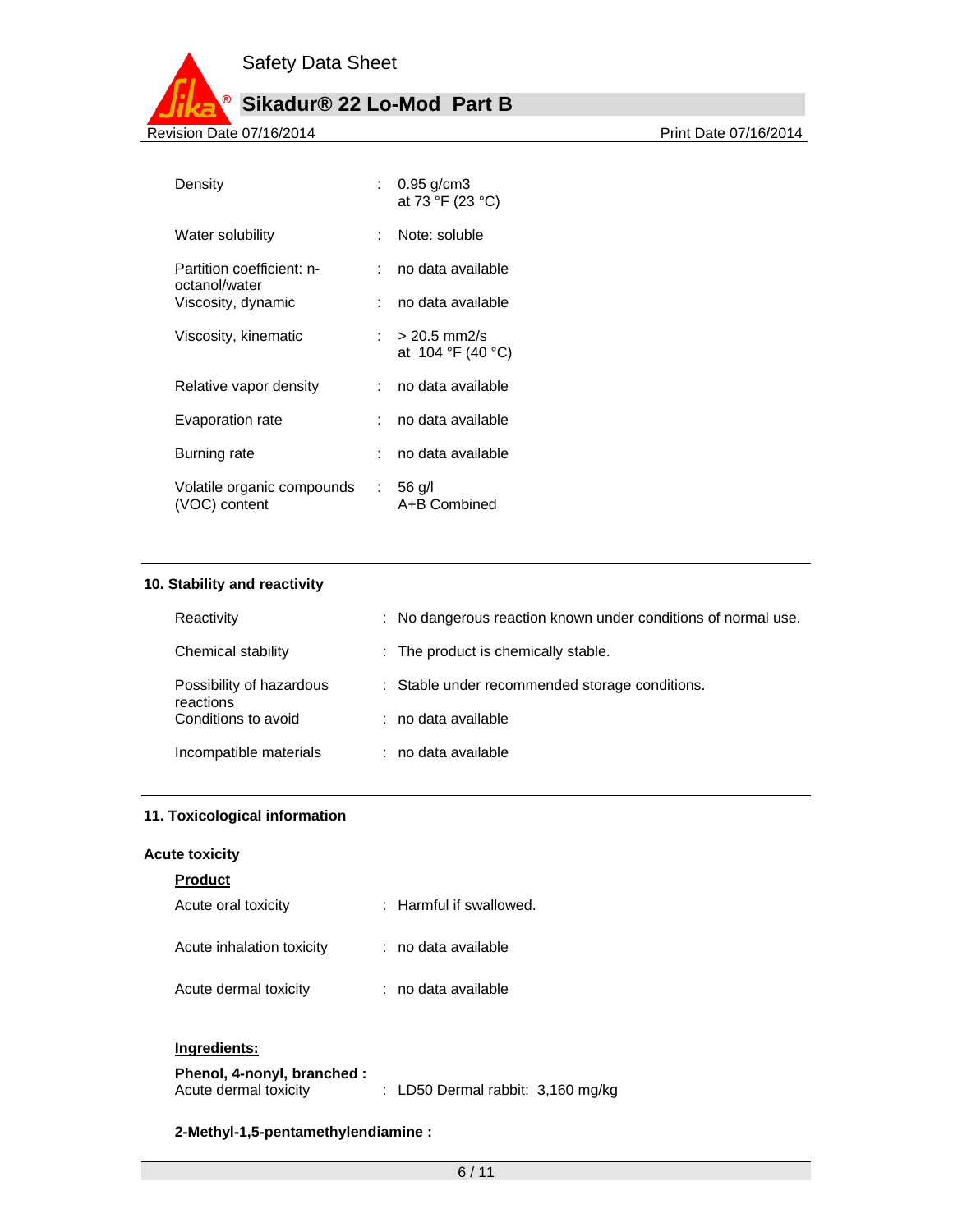| <b>Safety Data Sheet</b>                         |                                                                                                     |                       |
|--------------------------------------------------|-----------------------------------------------------------------------------------------------------|-----------------------|
|                                                  | Sikadur® 22 Lo-Mod Part B                                                                           |                       |
| Revision Date 07/16/2014                         |                                                                                                     | Print Date 07/16/2014 |
|                                                  |                                                                                                     |                       |
| Acute oral toxicity                              | : LD50 Oral rat: 1,170 mg/kg                                                                        |                       |
| Acute dermal toxicity                            | : LD50 Dermal rabbit: 1,870 mg/kg                                                                   |                       |
| <b>Skin corrosion/irritation</b>                 |                                                                                                     |                       |
| <b>Product</b>                                   |                                                                                                     |                       |
| Causes severe skin burns and eye damage.         |                                                                                                     |                       |
| Serious eye damage/eye irritation                |                                                                                                     |                       |
| <b>Product</b>                                   |                                                                                                     |                       |
| no data available                                |                                                                                                     |                       |
| Respiratory or skin sensitization                |                                                                                                     |                       |
| <b>Product</b>                                   |                                                                                                     |                       |
| May cause an allergic skin reaction.             |                                                                                                     |                       |
| Germ cell mutagenicity                           |                                                                                                     |                       |
| <b>Product</b>                                   |                                                                                                     |                       |
| Mutagenicity                                     | : no data available                                                                                 |                       |
| Carcinogenicity                                  |                                                                                                     |                       |
| <b>Product</b>                                   |                                                                                                     |                       |
| Carcinogenicity                                  | : no data available                                                                                 |                       |
| <b>IARC</b>                                      | not applicable                                                                                      |                       |
| <b>NTP</b>                                       | not applicable                                                                                      |                       |
| <b>Reproductive Toxicity/Fertility</b>           |                                                                                                     |                       |
| <b>Product</b>                                   |                                                                                                     |                       |
| Reproductive toxicity                            | : Suspected of damaging fertility or the unborn child.                                              |                       |
| Reproductive Toxicity/Development/Teratogenicity |                                                                                                     |                       |
| <b>Product</b>                                   |                                                                                                     |                       |
| Teratogenicity                                   | : no data available                                                                                 |                       |
| <b>STOT-single exposure</b>                      |                                                                                                     |                       |
| <b>Product</b>                                   |                                                                                                     |                       |
| Assessment: no data available                    |                                                                                                     |                       |
| <b>STOT-repeated exposure</b>                    |                                                                                                     |                       |
|                                                  | Once sensitized, a severe allergic reaction may occur when subsequently exposed to very low levels. |                       |
| <b>Product</b>                                   |                                                                                                     |                       |
| Assessment: no data available                    |                                                                                                     |                       |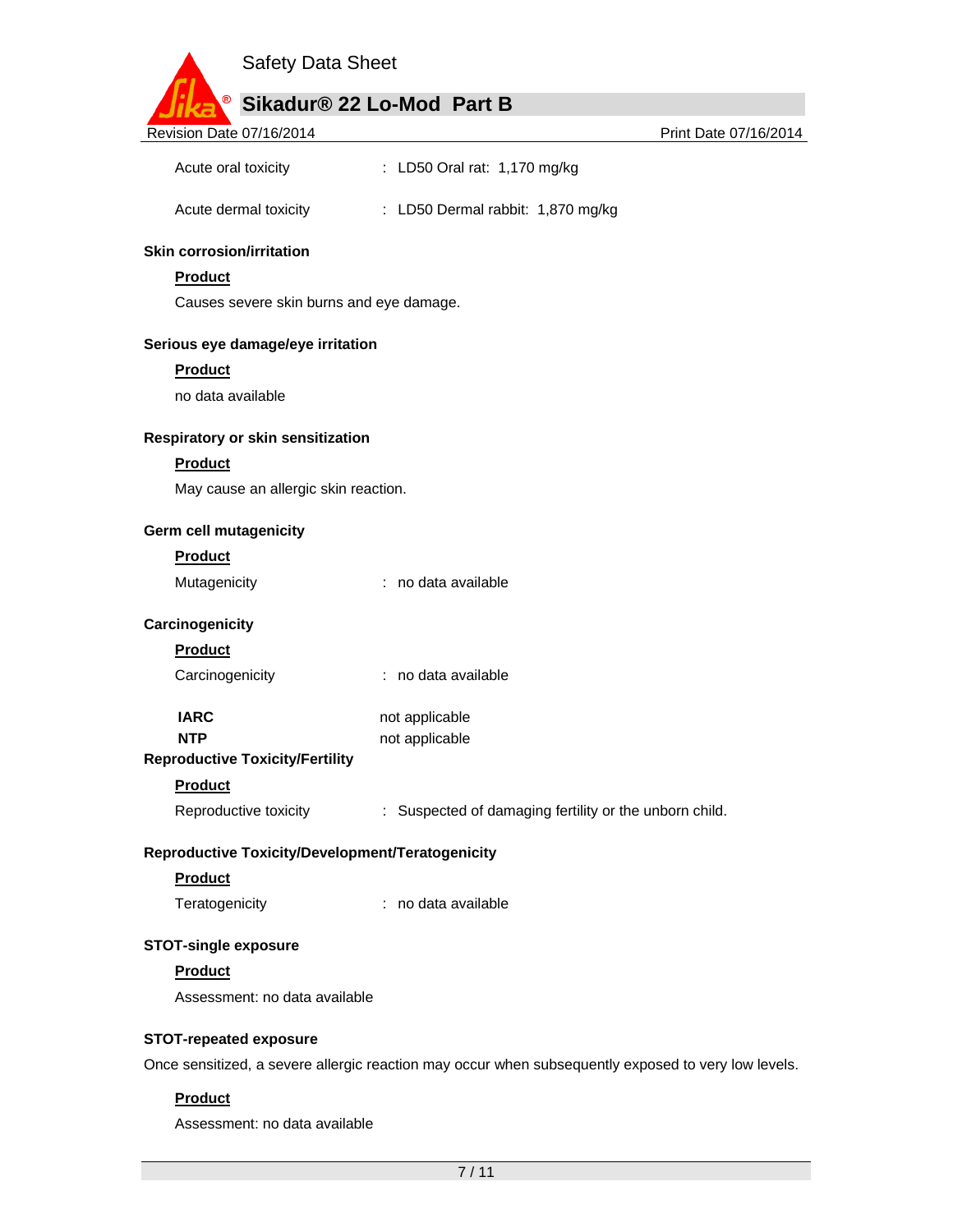

# **Aspiration toxicity**

#### **Product**

no data available

#### **12. Ecological information**

| Other information | Do not empty into drains; dispose of this material and its<br>container in a safe way.<br>Avoid dispersal of spilled material and runoff and contact<br>with soil, waterways, drains and sewers.<br>Toxic to aquatic organisms, may cause long-term adverse<br>effects in the aquatic environment.<br>May be harmful to the environment if released in large<br>quantities. |
|-------------------|-----------------------------------------------------------------------------------------------------------------------------------------------------------------------------------------------------------------------------------------------------------------------------------------------------------------------------------------------------------------------------|
|                   | Water polluting material.                                                                                                                                                                                                                                                                                                                                                   |

#### **13. Disposal considerations**

| Disposal methods       |                                                                                                                                                                                                                               |
|------------------------|-------------------------------------------------------------------------------------------------------------------------------------------------------------------------------------------------------------------------------|
| Waste from residues    | : Disposal of this product, solutions and any by-products should<br>at all times comply with the requirements of environmental<br>protection and waste disposal legislation and any regional<br>local authority requirements. |
| Contaminated packaging | : Empty containers should be taken to an approved waste<br>handling site for recycling or disposal.                                                                                                                           |

#### **14. Transport information**

| DOT<br>UN number<br>Description of the goods<br>Class<br>Packing group<br>Labels<br><b>Emergency Response</b><br>Guidebook Number | 3267<br>Corrosive liquid, basic, organic, n.o.s.<br>(Phenol, 4-nonyl, branched)<br>8<br>Ш<br>8<br>153 |
|-----------------------------------------------------------------------------------------------------------------------------------|-------------------------------------------------------------------------------------------------------|
| IATA                                                                                                                              | 3267                                                                                                  |
| UN number                                                                                                                         | Corrosive liquid, basic, organic, n.o.s.                                                              |
| Description of the goods                                                                                                          | (Phenol, 4-nonyl, branched)                                                                           |
| Class                                                                                                                             | 8                                                                                                     |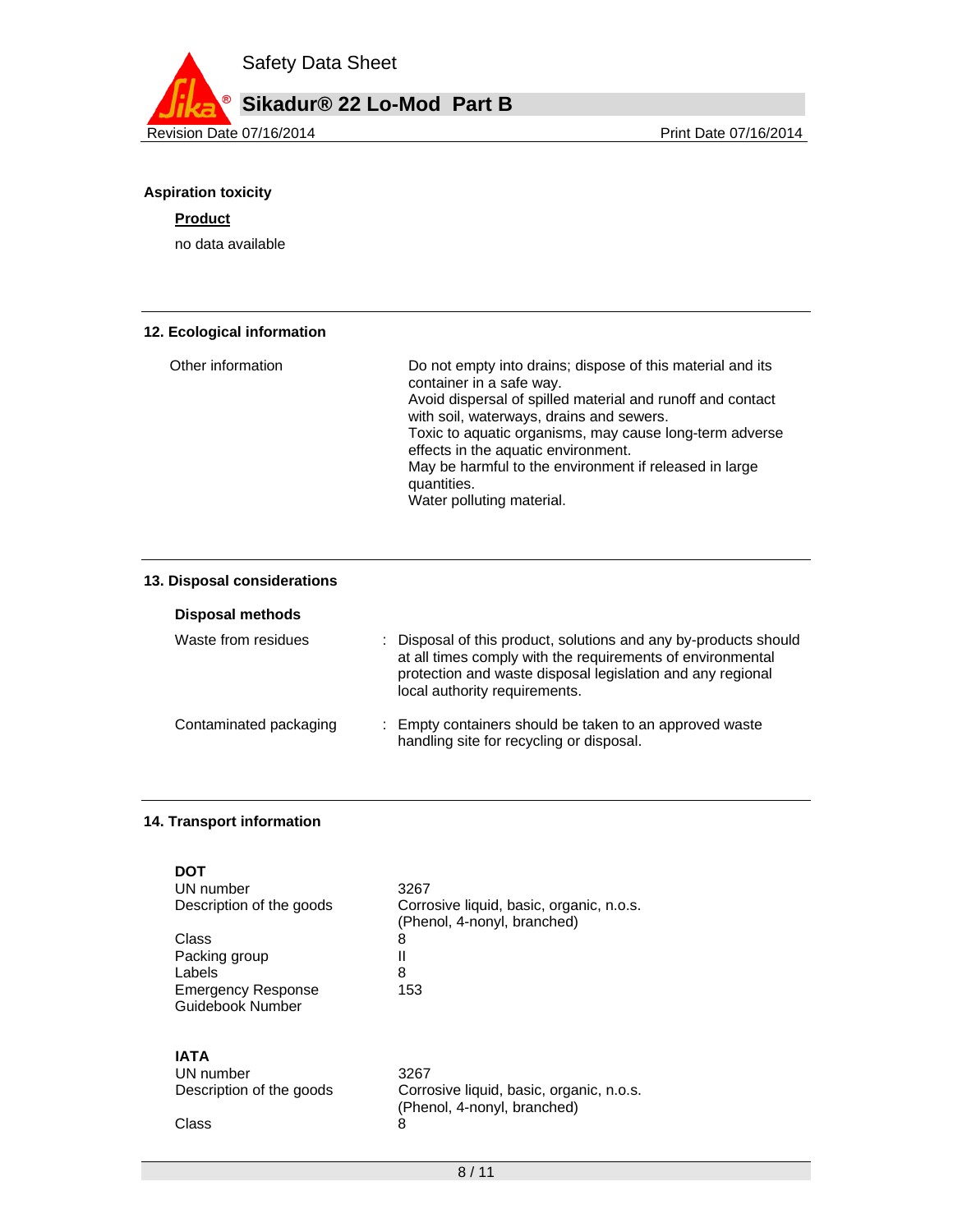

Packing group II Labels 8 Packing instruction (cargo aircraft) 855 Packing instruction (passenger aircraft) 851 Packing instruction (passenger aircraft) Y840 **IMDG**  UN number 3267 Description of the goods CORROSIVE LIQUID, BASIC, ORGANIC, N.O.S. (Phenol, 4-nonyl, branched) Class 8<br>Packing group 11 11 Packing group II<br>Labels 8 Labels 8<br>
EmS Number 1 6 F-A EmS Number 1 F-A<br>EmS Number 2 S-B EmS Number 2 Marine pollutant ves

DOT: For Limited Quantity exceptions reference 49 CFR 173.154 (b) IMDG: For Limited Quantity special provisions reference IMDG Code Chapter 3.4

#### **Special precautions for user**

no data available

**Transport in bulk according to Annex II of MARPOL 73/78 and the IBC Code**  not applicable

#### **15. Regulatory information**

**TSCA list** : All chemical substances in this product are either listed on the TSCA Inventory or are in compliance with a TSCA Inventory exemption.

#### **EPCRA - Emergency Planning and Community Right-to-Know**

#### **CERCLA Reportable Quantity**

This material does not contain any components with a CERCLA RQ.

#### **SARA304 Reportable Quantity**

This material does not contain any components with a section 304 EHS RQ.

| SARA 311/312 Hazards | : Acute Health Hazard<br>Chronic Health Hazard                                                                         |
|----------------------|------------------------------------------------------------------------------------------------------------------------|
| <b>SARA 302</b>      | : SARA 302: No chemicals in this material are subject to the<br>reporting requirements of SARA Title III, Section 302. |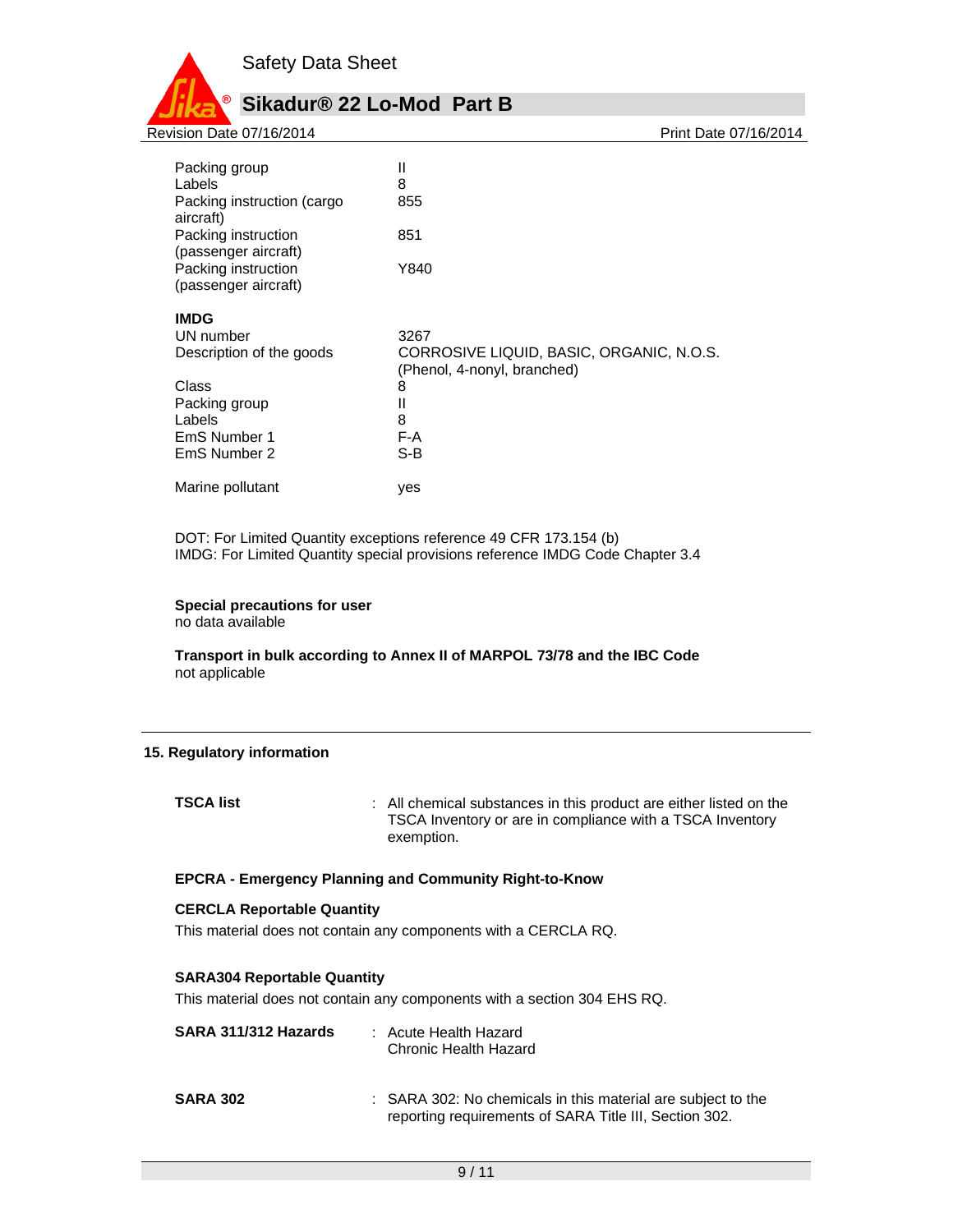| <b>Safety Data Sheet</b>                   |                                                           |                                                                                                                                                                                                      |
|--------------------------------------------|-----------------------------------------------------------|------------------------------------------------------------------------------------------------------------------------------------------------------------------------------------------------------|
|                                            | Sikadur® 22 Lo-Mod Part B                                 |                                                                                                                                                                                                      |
| Revision Date 07/16/2014                   |                                                           | Print Date 07/16/2014                                                                                                                                                                                |
| <b>SARA 313</b>                            | Title III, Section 313.                                   | : SARA 313: This material does not contain any chemical<br>components with known CAS numbers that exceed the<br>threshold (De Minimis) reporting levels established by SARA                          |
| <b>Clean Air Act</b>                       |                                                           |                                                                                                                                                                                                      |
| <b>Ozone-Depletion</b><br><b>Potential</b> | Section 602 (40 CFR 82, Subpt. A, App.A + B).             | This product neither contains, nor was manufactured with a<br>Class I or Class II ODS as defined by the U.S. Clean Air Act                                                                           |
| Air Act Section 12 (40 CFR 61).            | Accidental Release Prevention (40 CFR 68.130, Subpart F). | This product does not contain any hazardous air pollutants (HAP), as defined by the U.S. Clean<br>This product does not contain any chemicals listed under the U.S. Clean Air Act Section 112(r) for |
| <b>California Prop 65</b>                  | defects.                                                  | This product does not contain any chemicals known to the State<br>of California to cause cancer, birth, or any other reproductive                                                                    |

#### **16. Other information**

**HMIS Classification** 

| <b>Health</b>          |  |
|------------------------|--|
| <b>Flammability</b>    |  |
|                        |  |
| <b>Physical Hazard</b> |  |

**Caution:** HMIS® rating is based on a 0-4 rating scale, with 0 representing minimal hazards or risks, and 4 representing significant hazards or risks. Although HMIS® rating is not required on SDSs under 29 CFR 1910.1200, the preparer may choose to provide them. HMIS® rating is to be used with a fully implemented HMIS® program. HMIS® is a registered mark of the National Paint & Coatings Association (NPCA). Please note HMIS® attempts to convey full health warning information to all employees.

#### **Notes to Reader**

The information contained in this Safety Data Sheet applies only to the actual Sika Corporation ("Sika") product identified and described herein. This information is not intended to address, nor does it address the use or application of the identified Sika product in combination with any other material, product or process. All of the information set forth herein is based on technical data regarding the identified product that Sika believes to be reliable as of the date hereof. Prior to each use of any Sika product, the user must always read and follow the warnings and instructions on the product's current Product Data Sheet, product label and Safety Data Sheet for each Sika product, which are available at web site and/or telephone number listed in Section 1 of this SDS.

SIKA MAKES NO WARRANTIES EXPRESS OR IMPLIED AND ASSUMES NO LIABILITY ARISING FROM THIS INFORMATION OR ITS USE. SIKA SHALL NOT BE LIABLE UNDER ANY LEGAL THEORY FOR SPECIAL OR CONSEQUENTIAL DAMAGES AND SHALL NOT BE RESPONSIBLE FOR THE USE OF THIS PRODUCT IN A MANNER TO INFRINGE ON ANY PATENT OR ANY OTHER INTELLECTUAL PROPERTY RIGHTS HELD BY OTHERS.